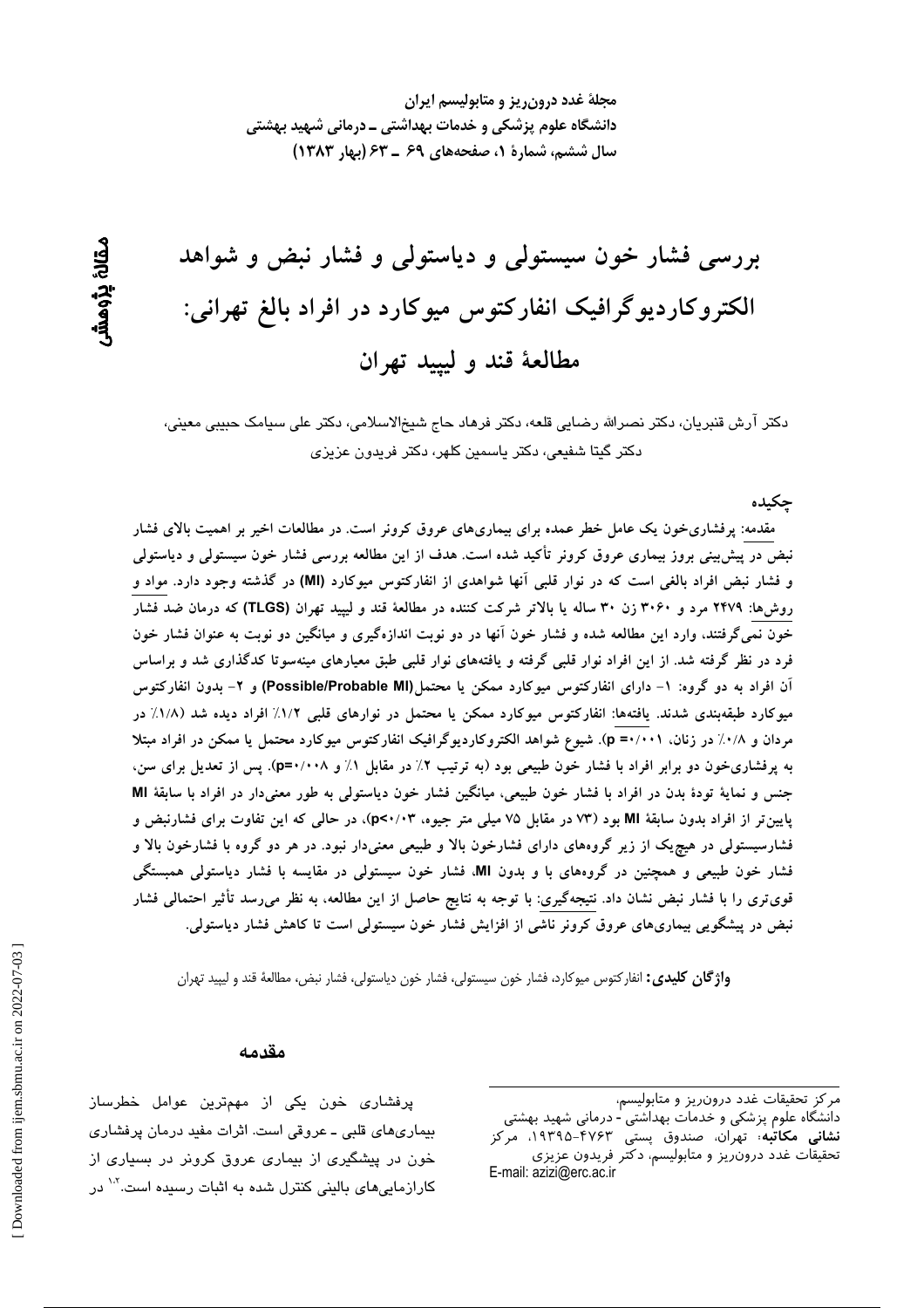سالیان اخیر همواره بر سر این موضوع که فشار خون سیستولی (SBP) یا دیاستولی (DBP) کدام یک در بروز بیماریهای قلبی ـ عروقی تأثیر بیشتری دارند بحث و اختلاف نظر بوده است. اخیراً در برخی مطالعات مشخص شده است که فشار خون سیستولی و فشار نبض در پیشبینی بیماریهای عروق کرونر مهمتر هستند.<sup>۳-۶</sup> فشار نبض (PP) که به حاصل تفریق فشار دیاستولی از فشار سیستولی اطلاق میشود، به برون،ده قلبی و کمپلیانس شریانهای بزرگ ارتباط دارد.<sup>۵</sup> در گزارش اخیری که از یافتههای مطالعهٔ فرامینگهام منتشر شده، تأکید شده است که فشار نبض ـ دست کم در مردان بالای ۵۰ سال ـ نقش بسیار مهمی در پیشبینی حوادث عروق کرونر ایفا میکند. به گونهای که به ازای فشار خون سیستولی معین، خطر بروز بیماریهای عروق کرونر با کاهش فشار خون دیاستولی (و در نتیجه افزایش فشار نبض) افزایش می،یابد.<sup>۷</sup> مطالعات در مردان و زنان مسنتر نشان داده است که فشار نبض حتی پس از کنترل فشار خون سیستولی و یا دیاستولی، اهمیت ویژهای در بروز بیماریهای عروق کرونر دارد.<sup>۹-۷</sup> نتایج مشابهی نیز در مطالعهای دیگر به دست آمده است.<sup>۱۰</sup>

در مطالعهٔ حاضر که بخشی از «مطالعهٔ قند و لیپید تهران»<sup>:</sup> است، فشار خون سیستولی، دیاستولی، فشار نبض افراد مبتلا به فشارخون بالا و افراد با فشار خون طبیعی که در نوار قلبی آنها شواهدی از انفارکتوس حاد میوکارد در گذشته وجود دارد بررسی و نتایج با افرادی که فاقد هر گونه شاهد انفارکتوس حاد میوکارد بودهاند، مقایسه شد.

مواد و روشها

#### مطالعهٔ قند و لیبید تهران

مطالعهٔ قند و لیپید تهران یک مطالعهٔ طولی آیندهنگر است که از دو مرحله تشکیل شده و مرحلهٔ اول آن به صورت یک مطالعهٔ مقطعی" به منظور براورد شیوع عوامل خطرساز بیماریهای قلبی ــ عروقی شامل اختلالات قند و لیپید، چاقی، سیگار و پرفشاریخون در سطح جمعیت شهری منطقهٔ ۱۳

تهران انجام شد. جزئیات بیشتر دربارهٔ طرح TLGS قبلاً منتشر شده است. ١٢-١١

گرداوری دادهها به وسیلهٔ مصاحبه و تکمیل پرسشنامه برای مشخصات دموگرافیک، اندازهگیریهای آنتروپومتریک، معاينهٔ فيزيكي براي فشار خون، نبض و معاينهٔ تيروئيد و همچنین، اندازەگیریهای آزمایشگاهی برای چربی، FBS، قند دو ساعته (2hpG) و اندازهگیری هورمونهای تیروئید انجام شد. همچنین، برای افراد بالای ۳۰ سال یک الکتروکاردیوگرام نیز گرفته شد. دادههای گرداوری شده وارد کامپیوتر شد و در آن ذخیره گریند.<sup>۱۴</sup>

#### انداز مگیری فشیار خون

برای مراجعان در ابتدا ۱۵ دقیقه استراحت در نظر گرفته شد. سپس، پزشک آموزش دیده بعد از تعیین سطح حداکثر باد کردن<sup>iii</sup> کاف با استفاده از مانومتر جیوها*ی* استاندارد شده توسط مؤسسهٔ استاندارد و پژوهشهای صنعتی ایران، در دو نوبت فشار خون مراجعه کننده را در وضعیت نشسته اندازهگیری کرد. متناسب با دور بازوی هر شخص، یک کاف مناسب (معمولی یا بزرگ) انتخاب شد. کاف روی بازوی راست به طوری که هم سطح قلب باشد، قرار گرفت و به اندازه ۳۰ mmHg بالاتر از سطحی که نبض رادیال ناپدید می شد، باد شده، سپس با سرعت ۲–۳ میلیمتر جبوره در ثانیه تخليه گرديد. فشار سيستولى، ظاهر شدن اولين صدا (کوروتکف فاز ۱) و فشار دیاستولی، زمان ناپدید شدن صدا (کوروتکف فاز ۵) در نظر گرفته شد. فاصلهٔ زمانی بین دو نوبت اندازهگیری فشار خون، حداقل ۳۰ ثانیه بود. پس از آن، میانگین دو نوبت اندازهگیری فشار خون شخص محاسبه و وارد کامپیوتر میشد. مراجعهکنندگان بایستی از نوشیدن چای یا قهوه، انجام فعالیت بدنی و کشیدن سیگار خودداری میکردند و همچنین، مثانهٔ آنها در مدت ۳۰ دقیقه قبل از اندازهگیری خالی می بود. همهٔ پزشکان همکار طرح طی یک دورهٔ آموزش اختصاصی، پروتکل استاندارد اندازهگیری فشار خون را فرا گرفته، عملکرد آنها در یک آزمون تأیید شده بود.<sup>۱۲</sup> پرفشاریخون براساس معیارهای JNC-VII با فشار سیستولی بزرگتر یا مساوی ۱۴۰ و یا فشار دیاستولی بزرگتر یا مساوی ۹۰ تعریف شد.<sup>۱۵</sup>

i-Tehran Lipid And Glucose Study (TLGS)

ii- Cross-sectional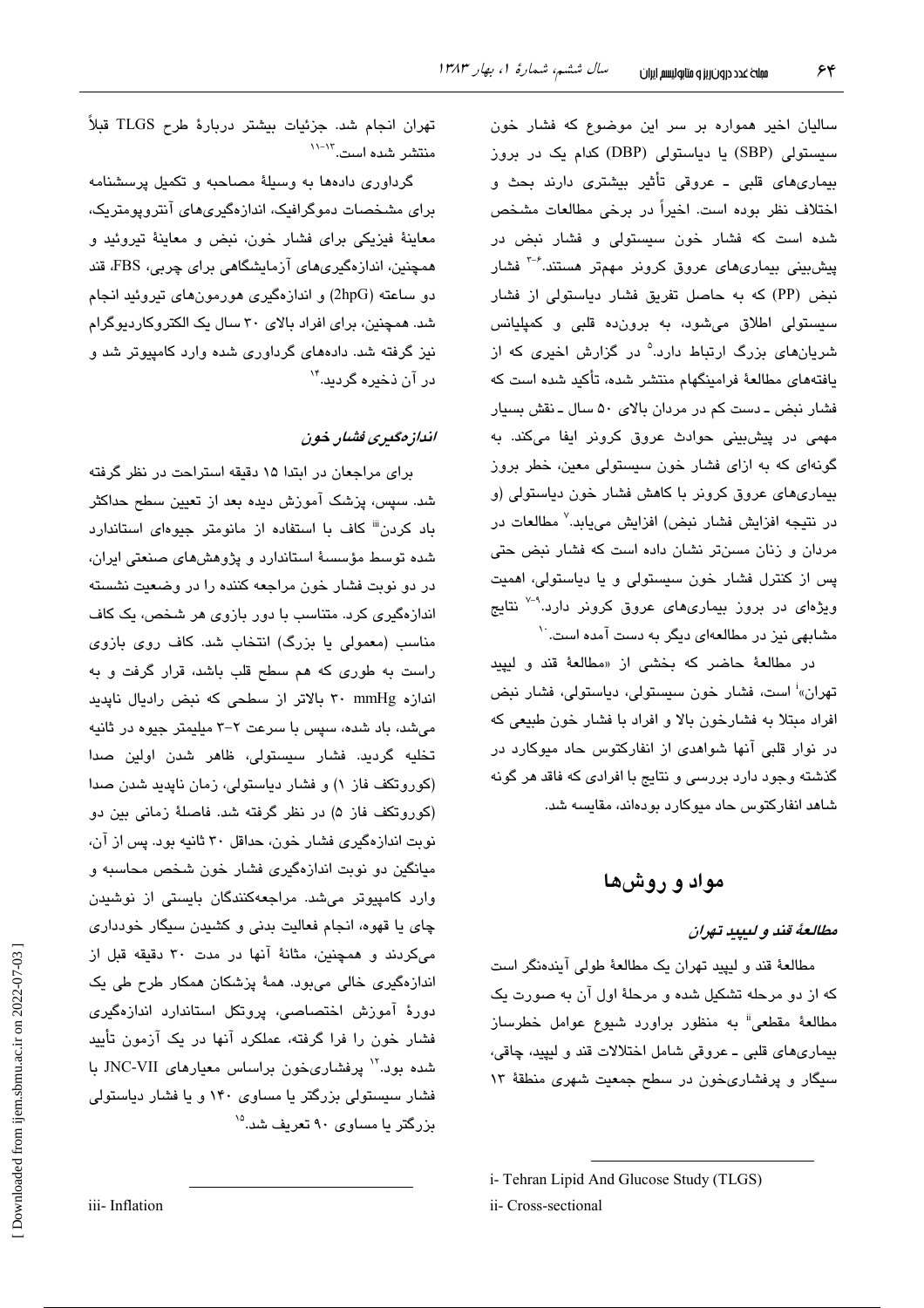|       |                | سابقهٔ انفارکتوس میوکارد (در نوار قلبی)    |                                                                         |
|-------|----------------|--------------------------------------------|-------------------------------------------------------------------------|
|       | فشارخون        | دارد                                       | ندارد                                                                   |
| مردان | فشارخون بالا   | $\lambda \tau (\tau/V)^{*}$                | YFA (9V/T)                                                              |
|       | فشار خون طبیعی | $\tau\tau$ (1/ $\epsilon$ )                | $1955 (9\lambda/\mathcal{F})$                                           |
|       | کل             | $r$ $(1/\lambda)^{\dagger}$                | $Y^*Y^* (9\Lambda/Y)$                                                   |
| زنان  |                |                                            |                                                                         |
|       | فشارخون بالا   | $\Lambda(\lambda/\mathfrak{r})^{\ddagger}$ | $\Delta \mathbf{f} \mathbf{f}$ (9 $\Delta$ / $\mathbf{f}$ )             |
|       | فشار طبيعي     | $\mathcal{N}(\cdot/\mathcal{F})$           | YYY (99/Y)                                                              |
|       | کل             | $\tau\tau$ $(\cdot/\nu)$                   | $\mathbf{r} \cdot \mathbf{r} \wedge (\mathbf{q} \mathbf{q}/\mathbf{r})$ |

جدول ۱– توزیع فراوانی انفارکتوس میوکارد براساس یافتههای نوار قلبی به تفکیک جنس و فشار خون در جمعیت تحت بررسي مطالعهٔ قند و لیپید تهران

\* اعداد داخل پرانتز درصد خام را نشان می،دهد؛

، در مقایسه با زنان؛  $p = \cdot / \cdot r$  در مقایسه با فشار خون طبیعی در همان گروه $p \leq \cdot / \cdot \cdot \gamma$ 

#### نوار قلبی و تعریف انقار کتوس میوکارد

برای هر شخص بالای ۳۰ سال جمعیت تحت پوشش TLGS، نوار قلبی استاندارد ١٢ لید در حالت استراحت به وسيلهٔ دو تکنيسين آموزش ديده و واجد شرايط براساس یروتکل استاندارد مدرسهٔ بهداشت عمومی دانشگاه مینهسوتا<sup>۱۶</sup> و با استفاده از دستگاه ۲۰۰۰ PC-ECG گرفته شد. دو پزشک آموزش دیده نوارهای قلبی را با استفاده از یک لوپ اندازهگیری خاص که اختصاصاً به این منظور توسط دانشگاه مىنەسوتا تولىد شده است كدگذارى كردند.'' به منظور حصول اطمینان از دقت کدگذاری، پزشک آموزش دیدهٔ سوم ۱۰٪ ECGها را دوباره کدگذاری نمود و جهت اطمینان از دقت ورود دادهها، همهٔ دادهها دو بار وارد بانک دادەھا شدند.```

کدهای مینهسوتا ۱–۱–۱ تا ۷–۱–۱و ۱–۲–۱ تا ۷–۲–۱ و همراهی کدهای ١-۴ و ٢-۴ با ١-۵ يا ۵-٢ به عنوان انفارکتوس میوکارد محتمل<sup>:</sup> کدهای، ۱–۲–۱ تا ۷–۲–۱ بدون ۰۱–۴. ۲–۴ با ۱–۵ با ۲–۵ و کدهای ۸–۲–۰٫ ۱–۳–۱ تا۶ –۲–۱ همراه با ١-۴ و ٢-۴ با ١-۵ با ٢-۵ به عنوان انفاركتوس میوکارد ممکن" تعریف شد.<sup>۱۸</sup> به دلیل تعداد بسیار کم افراد با انفارکتوس میوکارد محتمل یا ممکن، این دو گروه را به عنوان یک گروه واحد در نظر گرفتیم.

#### i-Probable ii-Possible

## تحليل آماري

ایتدا افراد بالای ۳۰ سال که در زمان مطالعه داروی ضد فشار خون مصرف مىكردند از مطالعه حذف شدند. براى مقايسهٔ فشار نبض، فشار خون سيستولى و فشار خون دیاستولی بین زیرگروهها از ANOVA و مدلهای عمومی خطی چند متغیری استفاده شد. از آزمون همبستگی پیرسون جهت بررسی ارتباط میان فشار نبض، فشار خون سیستولی و فشار خون دیاستولی در زیرگروهها استفاده شد. عملیات آماري با استفاده از نرم افزار (SPSS Inc, Chicago) انجام شد.

## بافتهها

دادههای نوار قلبی ۵۵۳۹ نفر (۲۴۷۹ مرد و ۳۰۶۰ زن) بالای ۳۰ سال گرداوری و آنالیز شد. میانگین سنی برای مردان ۱۲/۷±۴۸ و برای زنان ۱۱±۴۵ بود. شیوع پرفشاری خون در مردان ۱۹٪ و در زنان ۱۸٪ بود. همانگونه که در جدول (١) نشان داه شده است ١/٢٪ از افراد، دارای یافتههای نوار قلب دال بر انفاركتوس ميوكارد (MI) ممكن يا محتمل بودند (١/٨٪ از مردان و ٨٪ از زنان، p=٠/٠٠١). در مقايسه با افراد با فشار خون طبیعی، شیوع MI در افراد دارای فشارخون بالا دو برابر بود (به ترتیب ۱٪ در مقابل ۲٪ و p=۰/۰۰۸). این مسأله در هر دو جنس صادق بود، اما اختلاف در مردان از نظر آماری معنیدار نبود (۰/۶٪ در مقابل ١/٢٪ با p=٠/٠٠٣ در زنان و ١/٤٪ در مقابل ٢/٧٪ با p=۰/۰۸ در مردان).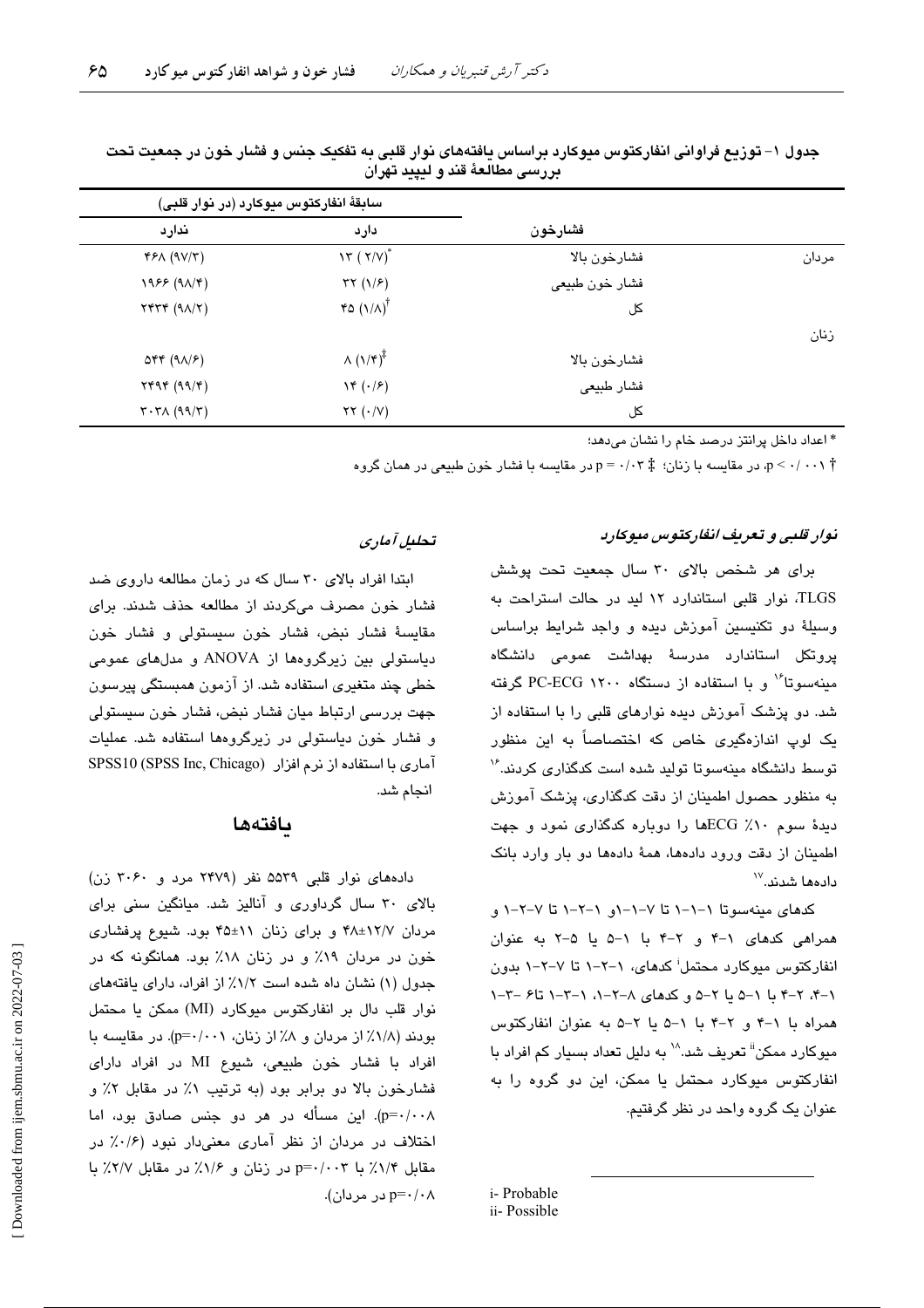| میانگین (انحراف از معیار)                             | فشار خون  | جنس        |
|-------------------------------------------------------|-----------|------------|
| $\lambda Y \lambda (\lambda / \cdot \right)^2$        | سيستوليک  | مردان      |
| $V\Lambda(\mathcal{N}/\mathcal{N})$                   | دياستوليک | (۲۴۷۹ نفر) |
| $\mathfrak{r}\mathfrak{r}(\mathfrak{r}/\mathfrak{r})$ | فشار نبض  |            |
| $119(1V/\mathcal{F})$                                 | سيستوليک  | زنان       |
| $V\Lambda(\mathcal{A}/\mathcal{A})$                   | دياستوليک | (۳۰۶۰ نفر) |
| $Y \cdot (1Y/V)$                                      | فشار نبض  |            |
|                                                       |           |            |

جدول ۲– اندازهٔ فشار خون (میلی،متر جیوه) به تفکیک جنس در بزرگسالان مطالعهٔ قند و لیپید تهران

در مقاسسه با زنان p< ۰/۰۰۱

#### فشار خون

مقادیر فشار خون اندازهگیری شده در جمعیت تحت بررسی در جدول (۲) نشان داده شده است. مردان در مقایسه با زنان فشار خون سیستولی و فشار نبض بالاتری داشتند. ميانگين فشار خون دياستولي در هر دو جنس تقريباً یکسان بود. میانگین فشار خون بعد از تعدیل برای سن، جنس، سيگار، نسبت دور كمر به باسن و BMI (نماية تودة بدن) در جدول (۳) نمایش داده شده است. همان طور که در این جدول آورده شده است، تفاوت معنیداری بین میزان فشار خون سيستولى و دياستولى، در افراد با سابقهٔ MI و

بدون سابقه MI در نوار قلبی وجود نداشت. در افراد با فشار خون طبيعي، ميانگين فشار خون دياستولي به طور معنىدار در افراد با سابقة MI پایین تر از افراد بدون سابقة MI بود (۷۳ در مقابل ۷۵ میلی متر جیوه، ۲۰۲-p=۰/۰۳).

### همېستگى بېن فشارسىيستولى، دياستولى و فشارنىض

همىستگى معنىدارى بين فشارنيض و فشارخون سیستولی در هر دو گروه با فشارخون بالا (r=۰/۸۷ و p<-/...) و با فشار خون طبیعی (r=./۷۵ و p<-/...) وجود داشت. مقادیر متناظر برای افراد با سابقهٔ MI و بدون آن به ترتیب ۰/۷۸ و ۰/۸۲ با p<۰/۰۰۱ بود. بین فشار خون دیاستولی و فشارنبض در هر دو گروه با فشارخون بالا و با فشار خون طبيعي همبستگي خطي معكوس وجود داشت (به ترتيب r = --/۲۲ و r = --/۱۴ هر دو با p<-/-۰۱). در افراد با سابقهٔ انفارکتوس میوکارد، بین فشار دیاستولیک و فشار  $(p = \cdot / 5)$ نیض همستگی معنی داری مشاهده نشد (r =  $\cdot$ /۰۷ و در افراد بدون سابقه MI، بين فشاردياستولى و فشارنبض همبستگی معنیدار ضعیفی مشاهده شد (r=۰/۱۵ و p<۰/۰۰۱) (این اطلاعات در حدول نمایش داده نشده است) (حدول ۴).

|                    |                   | سابقةً انفاركتوس ميوكارد(در نوار قلبي) |                                       |                                       |                       |  |
|--------------------|-------------------|----------------------------------------|---------------------------------------|---------------------------------------|-----------------------|--|
|                    | وضعيت پرفشاری خون | دارد                                   |                                       | ندارد                                 |                       |  |
| متغير              |                   | ميانگين (SE)                           | $CI \times 10$                        | ميانگين (SE)                          | $CI \times 10$        |  |
| فشار خون سیستولیک  | يرفشار            | $\mathcal{N}(\mathcal{K},\mathcal{K})$ | 133-144/4                             | $140(\cdot/\delta)$                   | 144-148               |  |
|                    | طبيعي             | 117(1/F)                               | $1.9 - 110$                           | $114(\cdot/7)$                        | $117 - 119$           |  |
|                    | کل                | $11\Lambda(1/9)$                       | $119 - 171$                           | $\Upsilon \cdot (\cdot / \Upsilon)$   | $119 - 17.$           |  |
| فشار خون دياستوليک | پرفشار            | 91(1/9)                                | $\Lambda V - \mathcal{A} \mathcal{F}$ | $97(\cdot/7)$                         | $97 - 97$             |  |
|                    | طبيعي             | $VT(1/\lambda)^*$                      | $V - V\Delta$                         | $V\Delta(\cdot/\Lambda)$              | $V\Delta - VF$        |  |
|                    | کل                | $V_F(Y Y)$                             | $V^*-V9$                              | $V\Lambda(\cdot/\Lambda)$             | $V - V$ ۹             |  |
| فشار نبض           | پرفشار            | 49(7/7)                                | $rr - \omega \omega$                  | $\Delta \tau (\cdot / \Delta)$        | $\Delta x - \Delta x$ |  |
|                    | طبيعى             | $\Gamma$ 9 $(\frac{\gamma}{\tau})$     | ۳۶-۴۲                                 | $\mathsf{Y}\Lambda(\cdot/\mathsf{1})$ | $Y^{\lambda - Y}$     |  |

 $f\Gamma(\gamma/\tau)$ 

 $\tau$ 9- $\tau$ ۴

حدول ٣ – ابتداز مهاي فشار. خون (مبلــ متر حيوم) به تفكيك حنس، وضعيت بر فشاري خون و سابقةُ ابنفار كتوس ميوكار د

SE خطاي استاندار د؛ CI فاصلهٔ اطمينان

\* ۰/۱۰ - p، در مقایسه با فشارخون دیاستولیک در افراد با فشارخون طبیعی و داشتن سابقهٔ انفارکتوس میوکارد

کل

 $Y - YY$ 

 $f\Gamma(\cdot/\tau)$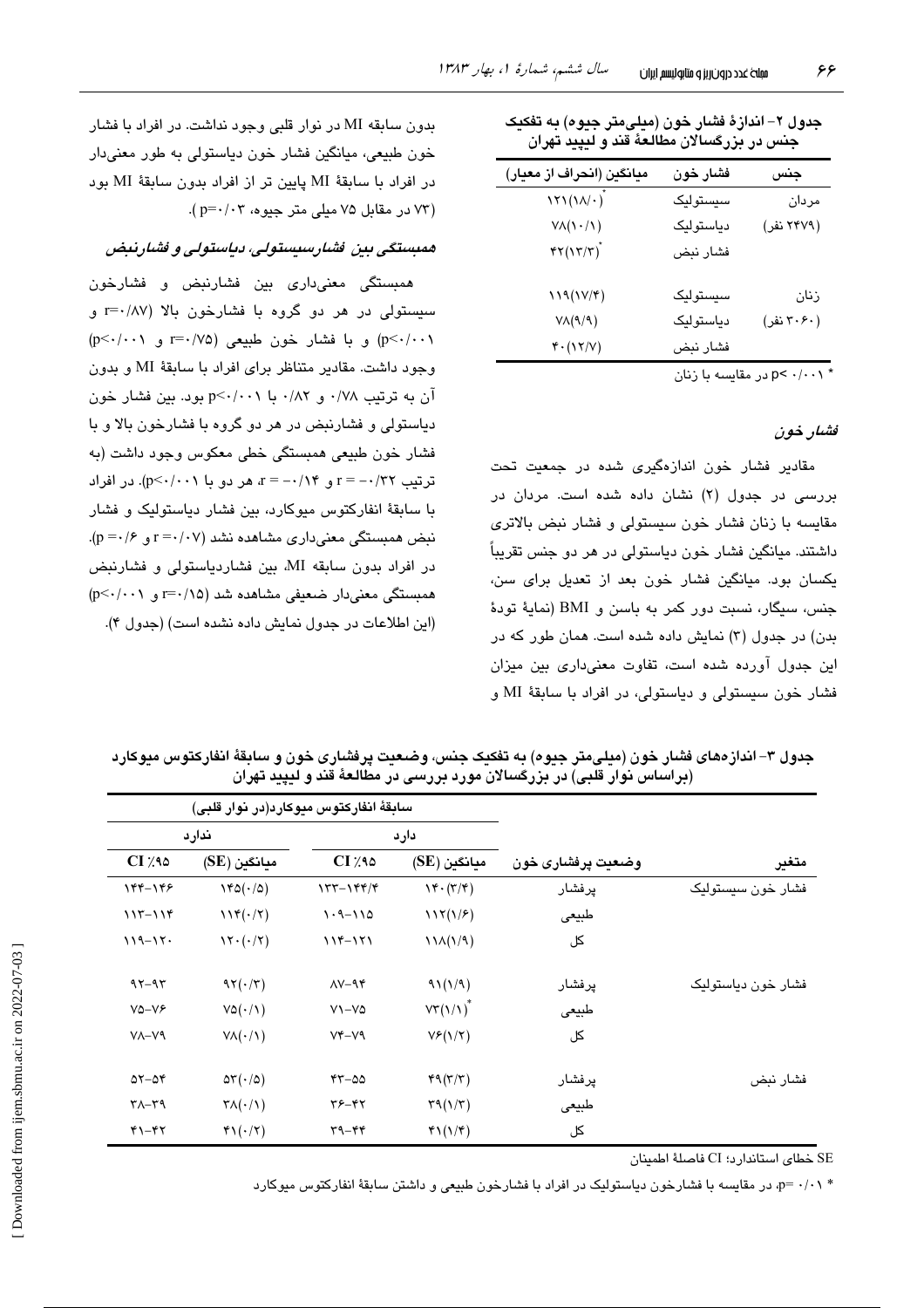| فشارخون طبيعي بدون                | فشارخون طبیعی با     | پرفشاری خون بدون  | پرفشاری خون با    |                  |
|-----------------------------------|----------------------|-------------------|-------------------|------------------|
| ساىقۀ MI                          | ساىقة MI             | ساىقة MI          | ساىقۀ MI          |                  |
| $-\cdot/1V$                       | $-\cdot/\tau\Lambda$ | $-\cdot/\tau$     | $- \cdot$ /۳۷     | فشارخوندياستوليک |
| $\cdot$ / $\vee\vee$ <sup>*</sup> | $\cdot/\vee\cdot$    | $\cdot/\Lambda f$ | $\cdot/\Lambda f$ | فشارخونسيستوليک  |

جدول ۴– ضریب همبستگی فشار خون سیستولیک و دیاستولیک با فشار نبض به تفکیک وضعیت پرفشاریخون و سابقهٔ انفارکتوس میوکارد (در نوار قلبی) در بزرگسالان مورد بررسی در مطالعهٔ قند و لیپید تهران

 $p<\cdot/\cdot\setminus\stackrel{+}{\uparrow}$  :p $<\cdot/\cdot\cdot\setminus\stackrel{*}{\uparrow}$ 

## بحث

نتایج به دست آمده در این مطالعه نشان میدهد که پرفشاریخون در افراد با شواهد نوار قلبی دال بر MI به میزان دو برابر شایع تر از افراد بدون سابقهٔ MI در نوار قلب است. این موضوع با متون علمی قلب و عروق منطبق است. با وجود آن که شیوع فشارخون بالا در افراد با سابقهٔ MI در مقايسه با افراد بدون سابقة MI بالاتر است، ميانگين فشار خون در این افراد پایینتر است. به جز در مورد افراد با فشار خون طبیعی که در آنها فشار خون دیاستولیک در گروه با سابقهٔ MI بالاتر از گروه بدون سابقهٔ MI است (که آن هم از نظر بالینی چندان با اهمیت نیست)، در سایر گروهبندی های انجام شده براساس فشار خون طبیعی یا غيرطبيعي با يا بدون سابقة MI، هيچ تفاوت معنىدار آماري يا باليني در PP و SBP ديده نشد.

البته به نظر می رسد که تعداد کم افراد با سابقهٔ MI و نیز مقدار بالای انحراف معیار برای فشار خون در این گروه، در مقایسه با افراد بدون سابقهٔ MI، بهترین توجیهی است که میتواند برای پایینتر بودن فشار خون در این گروه وجود داشته باشد (به جدول شمارهٔ ۳ و مقادیر خطای استاندارد یا SE دقت كنيد). اگرچه با خارج شدن افراد با سابقهٔ MI و مصرف داروی ضد پرفشاری خون از مطالعه، اثر مداخلات دارویی حذف شد، لیکن دیگر مداخلات درمانی پزشکی برای فشارخون بالا نظیر رژیم غذایی یا فعالیت بدنی توصیه شده توسط پزشکان نیز میتواند توجیه دیگری برای این مسأله ىاشد.

در مطالعات اخیر از فشار نبض بالا به عنوان یک عامل خطرساز برا*ی* انفارکتوس میوکارد نام برده شده است.<sup>۷-د</sup> هرچند در مطالعهٔ تفاوت آماری قابل توجهی بین میانگین

فشار نيض در افراد يا سابقة MI و بدون سابقة MI مشاهده نشد، همبستگی مثبت قابل ملاحظهای بین فشار نبض و فشارخون سیستولی (که خود یک عامل خطرساز برای انفارکتوس میوکارد است) دیده شد. در عین حال همبستگی بین فشار نبض و فشارخون دیاستولی در مطالعهٔ حاضر معكوس و ضعيف بود.

این نتایج از یک سو در مقابل نتایج مطالعاتی نظیر مطالعهٔ فرانکلین و همکاران،<sup>۵</sup> و میلر و همکاران<sup>۱۷</sup> است و از سوی دیگر هم راستا با مطالعاتی دیگر که در این زمینه انجام شده است.<sup>۱۸،۱۹</sup> گروه اول نشان دادند که در افراد میانسال و كهنسال عوامل خطرساز CHD قوياً همبستگى معكوس با DBP دارد (برخلاف مطالعة حاضر كه ارتباط ضعيفى را نشان داد). گروه دوم نشان دادند که فشار خون دیاستولی یا CHD ھمبستگی ندارد.

فرانکلین و همکاران نشان دادند خطر بیماریهای عروق کرونر در مردان مسن با یک فشار خون سیستولی معین، با کاهش فشار خون دیاستولی افزایش مے،پاید.<sup>۵</sup> میلر و همکاران در تحلیل دادههای یک کارازمایی برای درمان پرفشاریخون خفیف با نام «کارازمایی شورا*ی* پژوهش*ی* پزشکی،<sup>۶۱</sup>۰ دریافتند که فشار نبض نسبت به فشار خون سیستولی، دیاستولی و یا فشار خون متوسط شریانی، برای پیشبینی وقایع کرونری در مردان از ارزش بالاتری برخوردار است. در این مطالعه نشان داده شد که میزان وقایع کشنده و غیر کشندهٔ کرونری با افزایش «فشار نبض تعدیل شده برای سن» افزایش آشکاری میبابد و همچنین این میزانها با فشار خون سیستولیک همبستگی قوی دارند. در این مطالعه خطر بیمارهای کرونر با فشار خون دیاستولی همبستگی معکوس

i- Medical Research Council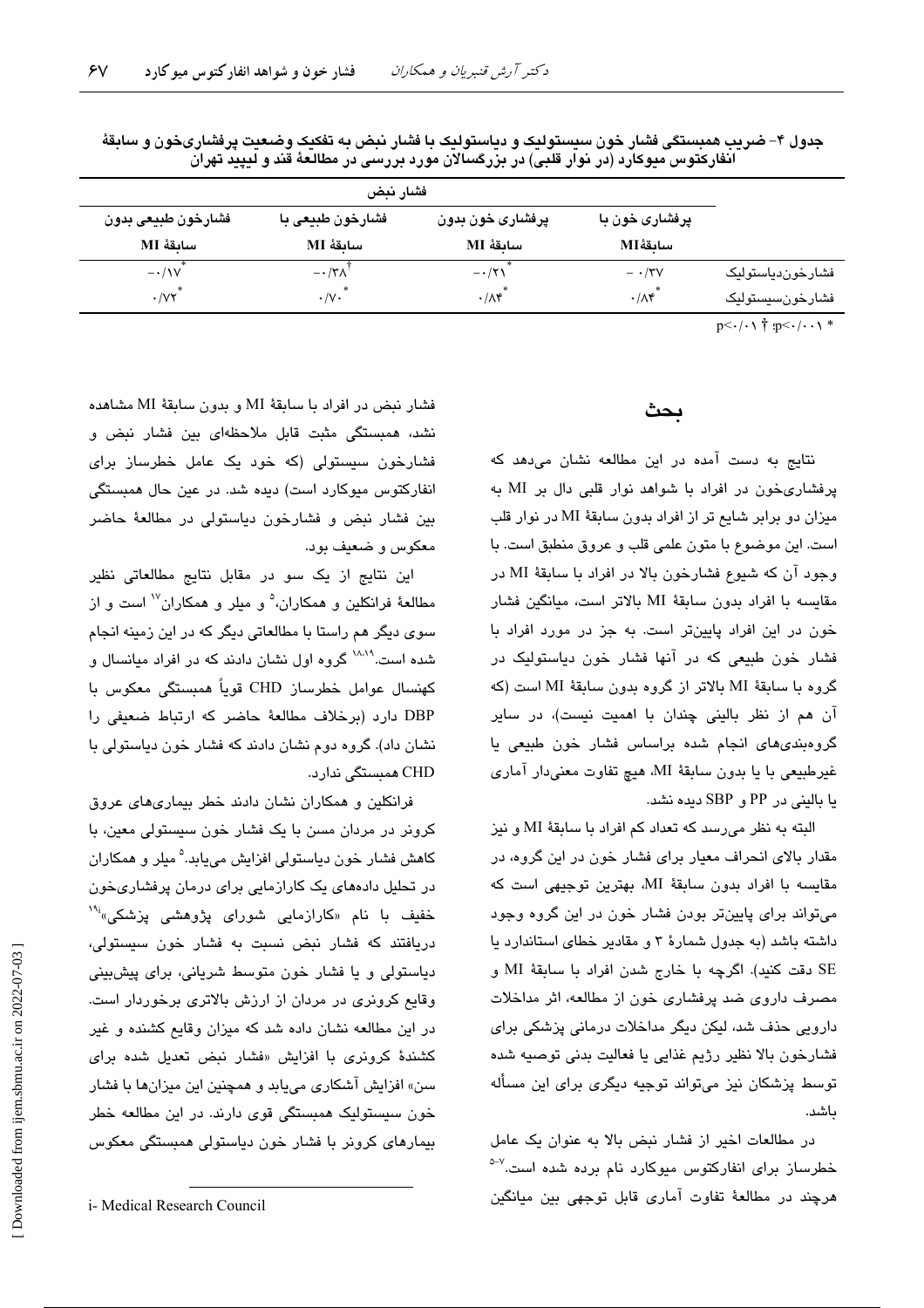داشت.<sup>۱۹</sup> سسو و همکاران در مطالعهای نشان دادند که میانگین فشار خون سیستولی، دیاستولی و فشار خون متوسط شریانی به خوبی میتواند بروز بیماریهای قلبی ـ عروقی را در مردان جوان پیشگویی کند. در حالی که در مردان مسنڌر، با ميانگين فشار خون سيستولي يا فشارنبض بروز بیماریهای قلبی ــ عروقی قابل پیشبینی بود<sup>. ۲</sup> در این مطالعه، میانگین فشار خون دیاستولیک در مردان مسن با بیماریهای قلبی ـ عروقی همبستگی نداشت اما در مردان جوان و مسن، مبانگین فشار نیض یا خطر بیماریهای قلبی ــ عروقی همبستگی داشت<sup>. ۲</sup> آنتیکانین و همکاران در یک مطالعهٔ آیندهنگر ۱۵ ساله نشان دادند که خطر بیماری های عروق کرونر، سکتهٔ مغزی، بیماریهایقلبی ــ عروقی و سایر علل مرگ در افراد ۶۴–۴۵ سال با افزایش فشار نبض و مستقل از فشار دیاستولیک بالا میرود.'` در این مطالعه بعد از آن که مقادیر پراساس فشارخون سیستولی تعدیل شدند، همبستگی مثبت بین مرگ و میر و افزایش فشار نبض ناپدید شد. آنها اظهار داشتند که افزایش فشار نبض، مرگ ناشی از بیماریهای عروق کرونر، سکتهٔ مغزی، بیماریهای قلبی ـ عروقی و همهٔ موارد مرگ و میر را در مردان و زنان ۶۴–۴۵ ساله پیشبینی میکند، اما در مجموع، افزایش خطر، با افزایش در فشار خون سیستولی همراه است.<sup>۲۱</sup>

نتايج مطالعهٔ حاضر تا حدودي با نتايج مطالعات در هر دو گروه فرانکلین و سسو متفاوت است. در این خصوص می توان دلایل احتمالی را ذکر کرد. در مقایسه با گروه اول، نمونههای مورد مطالعه جوانتر محسوب میشوند. میانگین سنی نمونههای این مطالعه ۱۱/۹ ± ۴۶ سال بود. از سویی مطالعهٔ حاضر به شکل مقطعی اجرا شد. این موارد شاید تفاوتهای موجود را توجیه کند. توضیح این که در افراد جوان همزمان با بالا رفتن سن و مقاومت عروقی، فشار خون سیستولی و دیاستولی افزایش میبابد. با شروع میانسالی،

فشارخون سیستولی بیشتر از فشار دیاستولی بالا میرود که خود توضیحی بر افزایش فشار نبض است.<sup>۷٬۲۲</sup> به این ترتیب فشار دیاستولی همراه با افزایش مقاومت عروق محیطی در افراد میانسال بالا می رود و به دنبال آن با افزایش سفتی عروق مرکزی در کهنسالی کاهش می،یابد.

با توجه به نتايج مطالعهٔ حاضر و نتايج به دست آمده از سایر مطالعات به نظر میرسد که بیشترین تأثیر فشار نبض در پیشگویی بیماریهای عروق کرونر ناشی از افزایش فشار خون سیستولی است تا کاهش فشار خون دیاستولی. بنابراین در ارزیابیهای به عمل آمده برای بیماریهای عروق کرونر و یا بیماریهای قلبی ـ عروقی باید به این نکته توجه داشت که فشار نبض به عنوان یک عامل خطرساز برای این بیماریها، در جوانی با فشار خون دیاستولی و در میانسالی و کهنسالی با فشار خون سیستولی همبستگی بیشتری دارد.

# سیاسگزاری

این پروژهٔ تحقیقاتی ملی به شمارهٔ ۱۲۱ از محل اعتبار ملی اختصاص یافته از سوی شورای پژوهشهای ملی انجام شده است. نویسندگان بدین وسیله تشکر خود را از تمامی ساکنان منطقهٔ ۱۳ تهران، به ویژه شرکت کنندگان در این یروژه، که سبب دلگرمی در انجام این مطالعه بودند، اعلام میکنند. از همکاری صمیمانهٔ کارکنان مرکز تحقیقات غدد درون ریز و متابولیسم واحد بررسی قند و چربی، به خصوص گروه مددکاری و کمیتهٔ قند و لیپید و معاونت بھداشتی دانشگاہ علوم پزشکی شھید بھشتی، کمال تشکر را اظهار میداریم. مؤلفان این مقاله همچنین از تیم مفسر نوارهای قلبی مرکز تحقیقات غدد درون ریز و متابولیسم دانشگاه علوم پزشکی شهید بهشتی تشکر میکنند.

# **References**

- 1. Whelton PK. Epidemiology of hypertension. Lancet 1994; 344: 101-6.
- 2. Collins R, Peto R, McMahon S, Hebert P, Fiebach NH, Eberlein KA, et al. Blood pressure, stroke, and coronary heart disease. Part 2, Short-term reductions in blood pressure: overview of randomised drug trials in their epidemiological context. Lancet 1990; 335:827-38.
- 3. Wilkinson IB, Cockcroft JR. Mind the gap: pulse pressure, cardiovascular risk, and isolated systolic hypertension. Am J Hypertens 2000;13:1315-7.
- $\overline{4}$ Benetos A, Safar M, Rudnichi A, Smulyan H, Richard JL, Ducimetieere P, et al. Pulse pressure: a predictor of long-term cardiovascular mortality in a French male population. Hypertension 1997;30:1410-5.